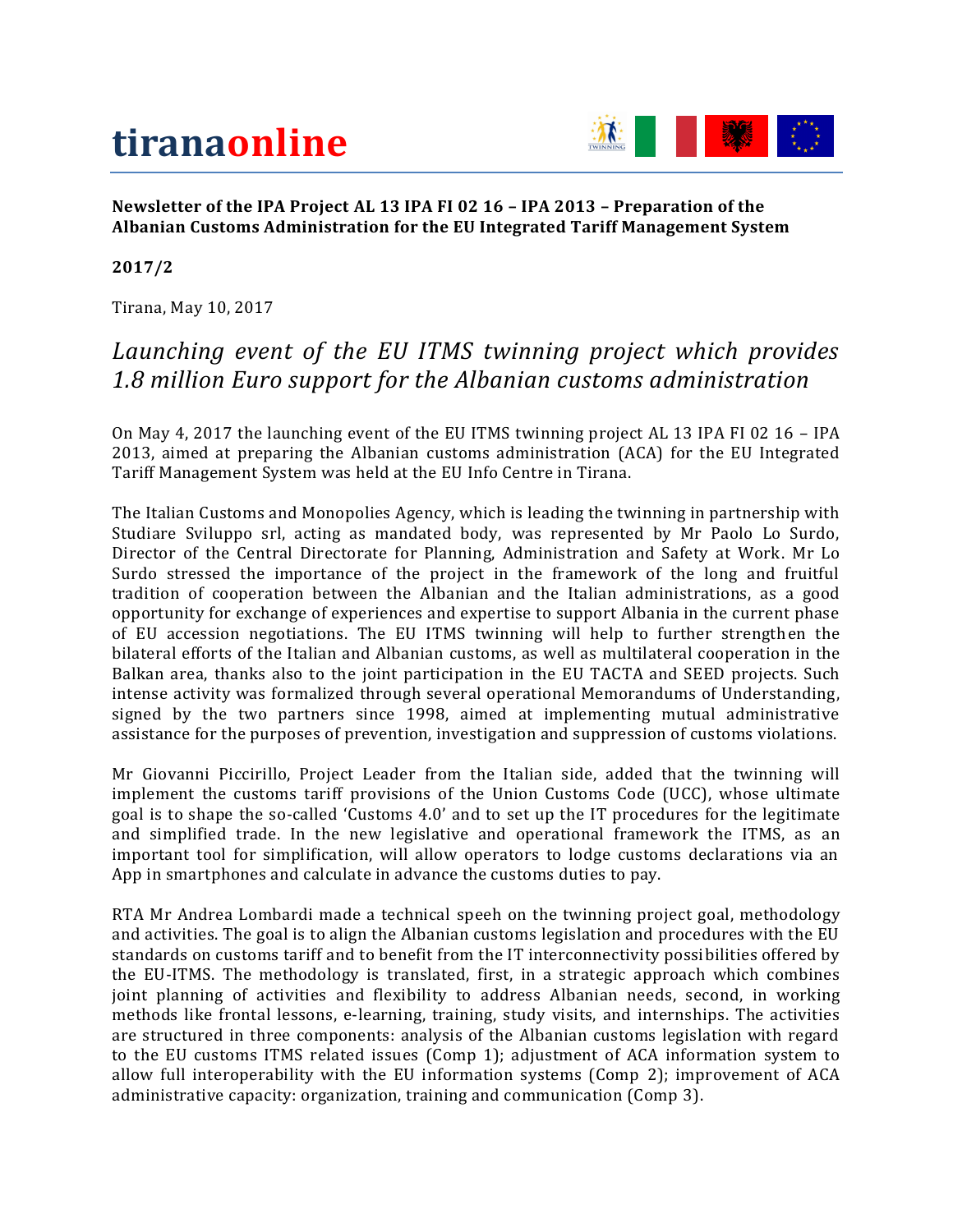The Albanian deputy minister of finance, Mr Ervin Mete, and the representatives of the Albanian customs administration, Director General Ms Belinda Ikonomi and Deputy Director General Ms Mirela Meko, and of the EU and the EU members states delegations in Albania, as well as the chambers of commerce and private stakeholders took part at the event that paved the way for the fruitful implementation of the project, in line with the objective indicators of success set up by the EU customs blueprints. Their speeches are summarized in the below press review which portrays the Albanian media coverage of the event.



## *Customs, Italy offers assistance on the integrated tariff. (Top Channel)*

Italian customs authorities will be assisting Albania on development of national systems for exchanging information with the EU ones. EU is already funding a project amounting to 1.8 million Euros for the twinning in between two customs. More specifically it aims at the preparation of Albanian customs administration on the ITMS which is being currently used by the European Union, as Albania will be adopting the same system once it joins the EU. The deputy minister of finance indicated in his speech that all this efforts have two common goals, the facilitation of the commercial exchanges and enabling Albania being an active partner within the regional economic zones as well as in the EU. He emphasized the fact that this undertaking would also help to be as predictable as possible in terms of applying the legislation and tariffs. The training will eventually carry out the harmonization of legislation and tariff procedures in order to align those to the EU system of processing the electronic data.

<http://top-channel.tv/lajme/artikull.php?id=354351>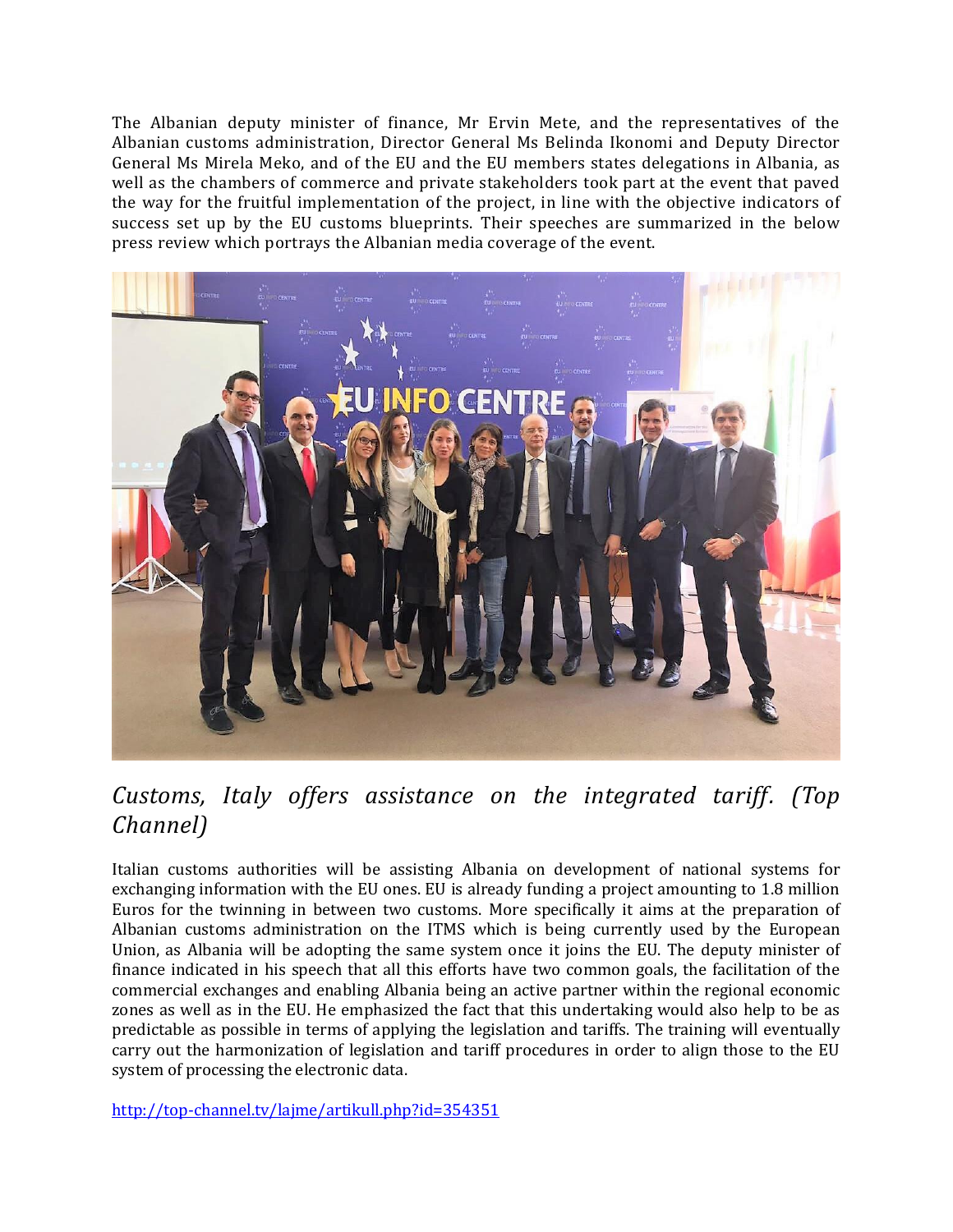## *European Common Tariff-EU funds 1.8 million Euro for Albanian customs. (SCAN TV)*

The information system of Albanian customs will be soon part of European customs network. European Union aims to prepare the Albanian Customs on the ITMS through a twinning project amounting to 1.8 million euro. The deputy minister of finance, Mr Ervin Mete, in his speech during the event official launch, reiterated that the modernization of the system will facilitate the business procedures, which would lead to an increase of commercial exchanges with the European Union countries. Whereas the chief of operations of the EU delegation in Albania, Mr Stephen Stork, emphasized the broadening role of customs administrations beyond collecting revenues. The Italian Customs and Monopolies Agency will assist our country in developing its own national system which will be linked with the EU IT systems in order to exchange information. TARIC is a multi-lingual database, which contains all measures related to the customs tariff as well the commercial and agricultural legislation of EU. Economic operators will eventually benefit from this, as the transparence will prevail in all cases of goods imports/exports.

[http://www.scan-tv.com/tarifa-e-perbashket-europiane-be-financon-18-milion-euro-per-doganat](http://www.scan-tv.com/tarifa-e-perbashket-europiane-be-financon-18-milion-euro-per-doganat-shqiptare/)[shqiptare/](http://www.scan-tv.com/tarifa-e-perbashket-europiane-be-financon-18-milion-euro-per-doganat-shqiptare/)

#### *Albania will align the customs tariff on import/export with EU. (ABN Outlet)*

At the ceremony of project launch, the deputy minister of finance and the general director of customs underlined the importance of the project with regards to furthering the harmonization process of Albanian customs legislation with the EU one, prior to Albania joining the European Union. The deputy minister reiterated the fact that this project would focus on the European common tariff, which would aim the alignment of trade legislation, systems and practices with the ones in use within the great European family. Mrs. Ikonomi, the head of Albanian customs claimed that Albanian customs administration will aim through this project to finally be able to be interconnected and interact with the UE IT systems. She reiterated the importance of this project, which would eventually transform the Albanian customs tariff into fully compatible with the EU TARIC system. This product will be utilized prior to Albania joining EU. The project launch was also greeted by ambassador Alberto Cutillo, given that Italia will be assisting Albania in this project. In his speech he urged the Albanian authorities to address the factors that impede commercial exchanges trade relationships with partner countries. He reiterated the fact that the implementation of European common tariff will bring a positive effect in the commercial sector in Albania. The twinning project, funded by EU at the amount of 1.8 million Euro, will increase the capacities of Albanian customs administration through the next two years.

<http://www.abn.al/shqiperia-te-njehsoje-tarifat-doganore-te-import-eksportit-ato-te/>

# *European Common Tariff – EU funds 1.8 Million for the Albanian Customs. (RTK-Live)*

The information system of Albanian customs will be soon part of European customs network. European Union aims to prepare the Albanian customs on the ITMS through a twinning project